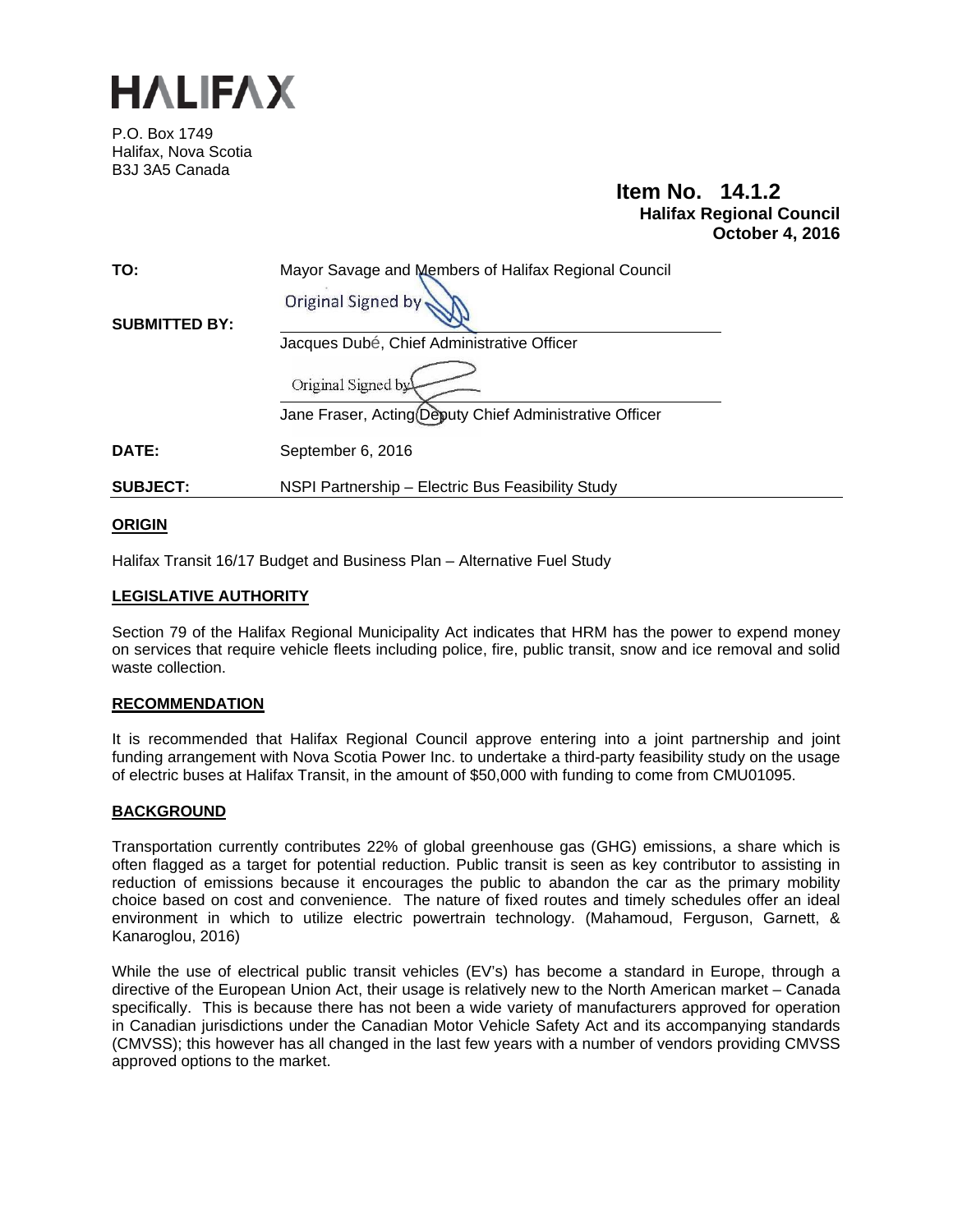Another key contributor to the rather slow uptake among transit providers in Canada has been the lack of standardization with respect to charging systems in the industry; each vendor maintains a proprietary system which raises issues of obsolescence should technologies change as well as vulnerability with respect to sole source contracts. Obsolete equipment or having to introduce two charging standards increases financial risk and increases the overall complexity of the system.

Because of this concern many jurisdictions have elected to pilot electric buses, to "prove in" the technology and assess the pros and cons while the market matures. Jurisdictions that are piloting electric buses are listed below:

- The Province of Quebec in partnership with Hydro Quebec is leading the Country in electric vehicle utilization supported by the Running on Green Power strategy launched in 2011 which "seeks to transform Québec society into a North American leader in the field of sustainable mobility through the use of hydroelectricity". The ultimate goal is to create an individual and collective transportation chain fuelled by electricity by 2020. (Province of Quebec, 2011). Under this umbrella program municipalities are incented to pilot EV's. As a result, transit providers across Quebec are testing EV's:
	- o Quebec City has operated eight battery operated mini buses since 2008. These vehicles manufactured by Tecnobus, a European manufacturer, travel a 5.3km route (Societe de trasport de Monteal (STM), 2013)
	- o Laval, Que operates one 40' conventional bus by a US manufacturer DesignLine that requires a 4 hour charge (Societe de trasport de Monteal (STM), 2013)
	- o The City of Montreal completed a 40' conventional bus pilot using a BYD bus . The BYD bus is designed by a Chinese company that builds the vehicles in the US; these battery operated vehicles require a 4 hour charge. (Societe de trasport de Monteal (STM), 2013)
	- o The Société de transport de Montréal (STM), in partnership with Volvo Group's North American Subsidiary NovaBus, will launch the first route under the City Mobility Program which will seek to have STM's entire fleet converted to electric by 2025. (NovaBus, 2013). This pilot uses Nova Bus's overhead opportunity charging system.
- In the Province of Manitoba, Manitoba Hydro has partnered with Winnipeg Transit and New Flyer Industries on the deployment of EV's on an airport route. This pilot utilizes New Flyers overhead opportunity charging system. (Mass Transit, 2014)
- In the Province of Alberta:
	- o The City of St Alberts ordered three 35' BYD battery powered buses; St. Albert's Transit will be the first transit operator to fully deploy EV's on its routes (Business Wire, 2016)
	- o The City of Edmonton completed a pilot of the three 40' BYD vehicles in 2016. (Marcon, 2016) The City is contemplating the procurement of 40 battery operated EV's in 17/18. (Stolte, 2016)
- In the Province of Ontario:
	- o Ontario Premier Kathleen Wynn announced her government is providing \$10M over 4 years to the Canadian Urban Transit Research Consortium (CUTRIC) to help develop next generation transportation technologies.
	- o CUTRIC is also partnering with Brampton Transit to lead the Pan-Ontario Electric Bus Demonstration Trial. The demonstration trial would involve testing 35 buses on routes run by eight municipal transit agencies. Local utility companies would also be partners in the demonstration project designed to test the feasibility of using these electric road vehicles for mass transit. (The Province of Ontario, 2016)

The usage of EV's in the provision of public transit service is compelling from a number of perspectives; primarily they offer a cleaner alternative to the usage of fossil fuels; however they are also quieter, reduce noise pollution and are generally less costly to operate and maintain.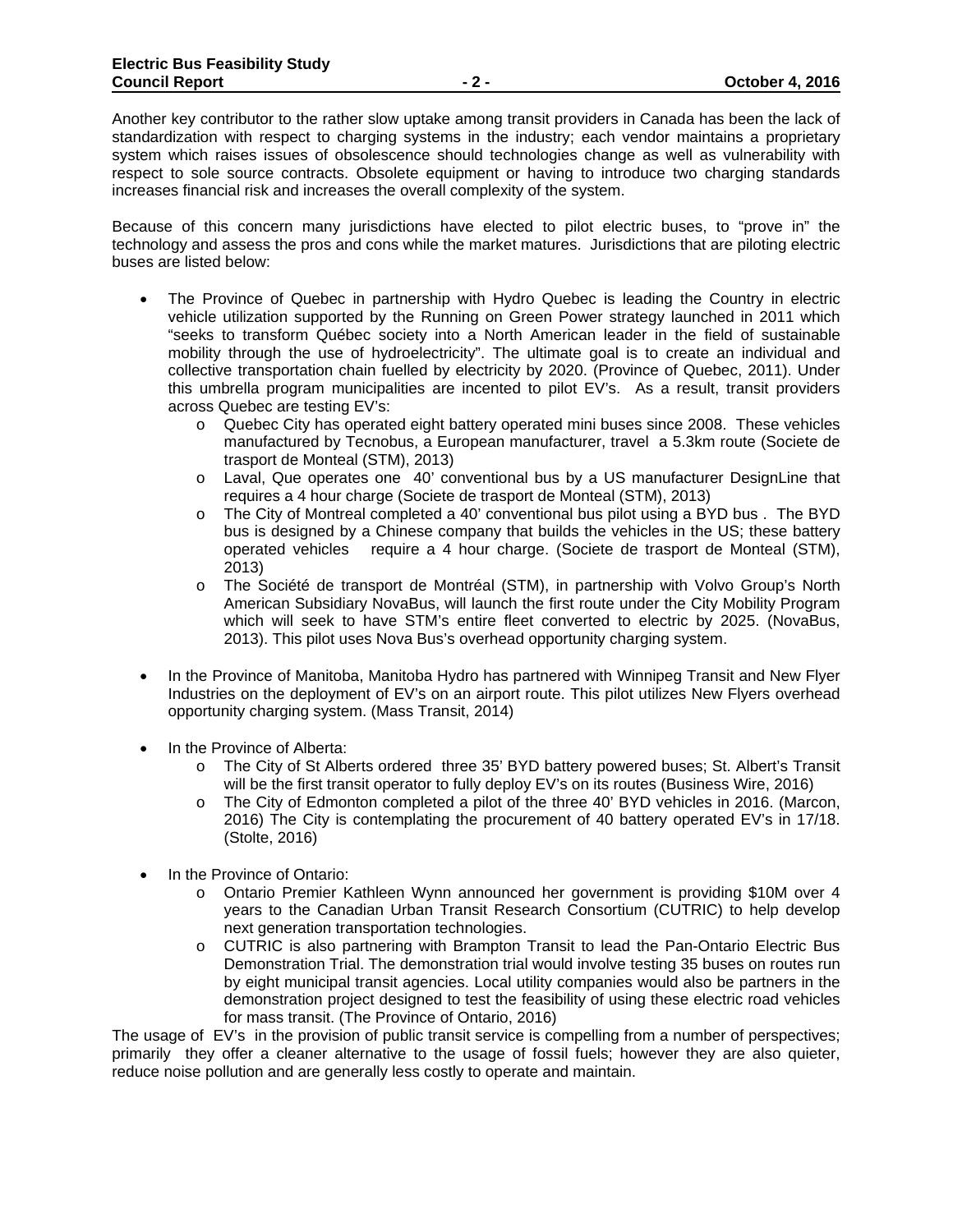#### **DISCUSSION**

Halifax Transit is currently exploring opportunities for the adoption of alternative fuels in the operation of its transit fleet. The motivation to study available options hinges on the expansion and recapitalization of the Burnside Transit Centre (BTC) located at 200 Ilsley Ave. The Burnside Transit Centre has been operating beyond its capacity for a number of years. A Burnside Transit Centre Expansion feasibility study is currently underway, and will help to determine the next steps for accommodating the growth of the transit system. Therefore it is important to understand both the design and financial implications of moving to an alternative fuel source to inform the future design and planning for the transit centre.

In April, 2016 Halifax Transit completed a study that explored the design/cost implications of using compressed natural gas vehicles (CNG) at the BTC facility. The findings from this study will be used to inform a business case that is being developed between Heritage Gas and Halifax Transit. CNG buses are fully deployed in many jurisdictions and therefore significant benchmark data exists from which to derive cost/benefit analysis.

Halifax Transit is now embarking on a study of the feasibility of the use of electric vehicles in the operation of its transit service. Most jurisdictions across North America employ a mix of fuels to meet their service obligations, either: electric/diesel; electric/diesel/hybrid or electric/CNG. A mix of fuels is required because EV's have a limited range and operate more efficiently in areas of greater density with continuous service; vehicles using other fuel options are deployed for routes that are limited in duration or have a longer range.

Halifax Transit's desire to explore the feasibility of EV's is aligned with the Municipality's Integrated Community Sustainability Plan (Halifax Regional Municipality, 2010), as well as the Province's Sustainable Transportation Strategy, both of which seek to reduce the negative impacts of fossil fuels (Government of Nova Scotia, 2013)

NSPI's interest in partnering with the Municipality rests in the alignment of its mandate to produce renewable, cleaner and greener power, as set out in the Province of Nova Scotia's Electricity Plan entitled Our Electricity Future (Province of Nova Scotia, 2014). The deployment of EV's at Halifax Transit can be seen as important first step in large scale EV adoption.

Halifax Transit is therefore recommending entering into a partnership with NSPI to co-fund a feasibility study for the implementation of EV vehicles. The study will:

- Assess the cost/benefit implications of EV technologies opportunity vs. overnight charging systems within the context of Halifax Transit's scheduled routes.
- Assess the operational considerations related to range limitations and impacts to scheduling.
- Recommend the best option with respect to technology and route for a pilot project.
- Provide the capital cost implications of moving to either opportunity/overnight charge technologies at both the Burnside and Ragged Lake Facilities.

On August 16, 2016 the Federal government agreed with the Municipality's direction on EV's and approved a 50/50 joint funding arrangement in the amount of \$500,000. Information gleaned from the study will be the used to determine the most suitable EV for procurement and trial in the region.

#### **FINANCIAL IMPLICATIONS**

The estimated cost of this study is \$50,000 with NSPI contributing \$10,000 to the completion. The estimated total contribution of the Municipality is \$40,000.

The feasibility study will be funded from Project Account No.CMU01095 - Transit Strategy. Budget Availability has been confirmed by Finance.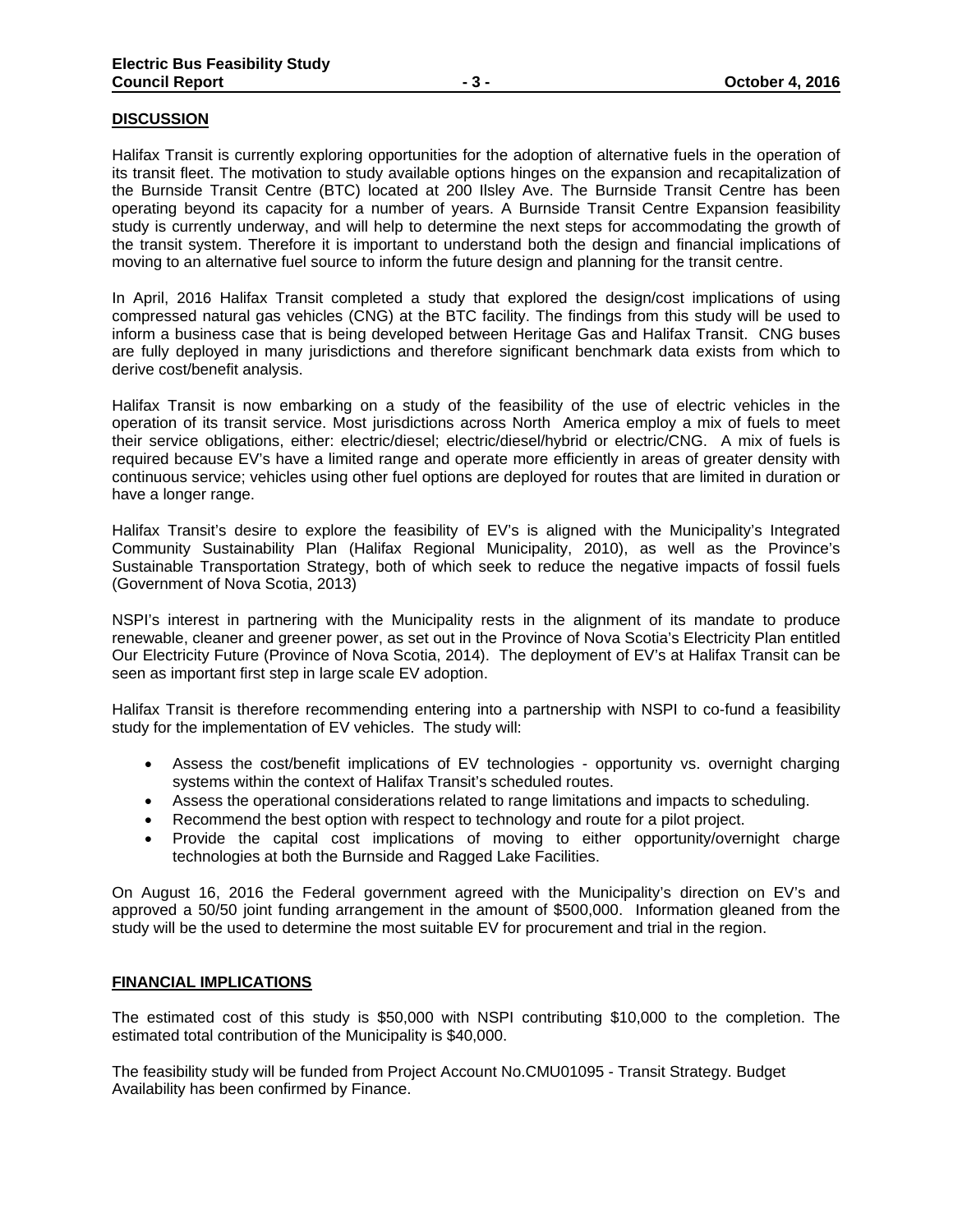### Budget Summary: **Project No. CMU01095 – Transit Strategy**

| <b>Cumulative Unspent Budget</b><br><b>Less Estimated cost of study</b><br><b>Plus NSPI contribution</b><br><b>Balance</b> | \$88.934<br>\$50,000<br>\$10,000<br>\$48.934 |
|----------------------------------------------------------------------------------------------------------------------------|----------------------------------------------|
|                                                                                                                            |                                              |

#### **RISK CONSIDERATION**

There are no risks or obligation stemming from this study.

#### **COMMUNITY ENGAGEMENT**

N/A

#### **ENVIRONMENTAL IMPLICATIONS**

N/A

# **ALTERNATIVES**

Council could recommend that Halifax Transit complete the study independently.

### **ATTACHMENTS**

Attachment 1 - Bibliography

A copy of this report can be obtained online at http://www.halifax.ca/council/agendasc/cagenda.php then choose the appropriate meeting date, or by contacting the Office of the Municipal Clerk at 902.490.4210, or Fax 902.490.4208.

| Report Prepared by:    | Wendy Lines, Manager, Bus Maintenance 902-490-3241                                 |
|------------------------|------------------------------------------------------------------------------------|
| Report Approved by:    | Dave Reage, Director Halifax Transit 902-490-3133-                                 |
| Financial Approval by: | Amanda Whitewood, Director of Finance and Information Technology/CFO, 902.490.6308 |
|                        |                                                                                    |
| Report Approved by:    | John Traves, Director of Legal Services 902-490-4015                               |